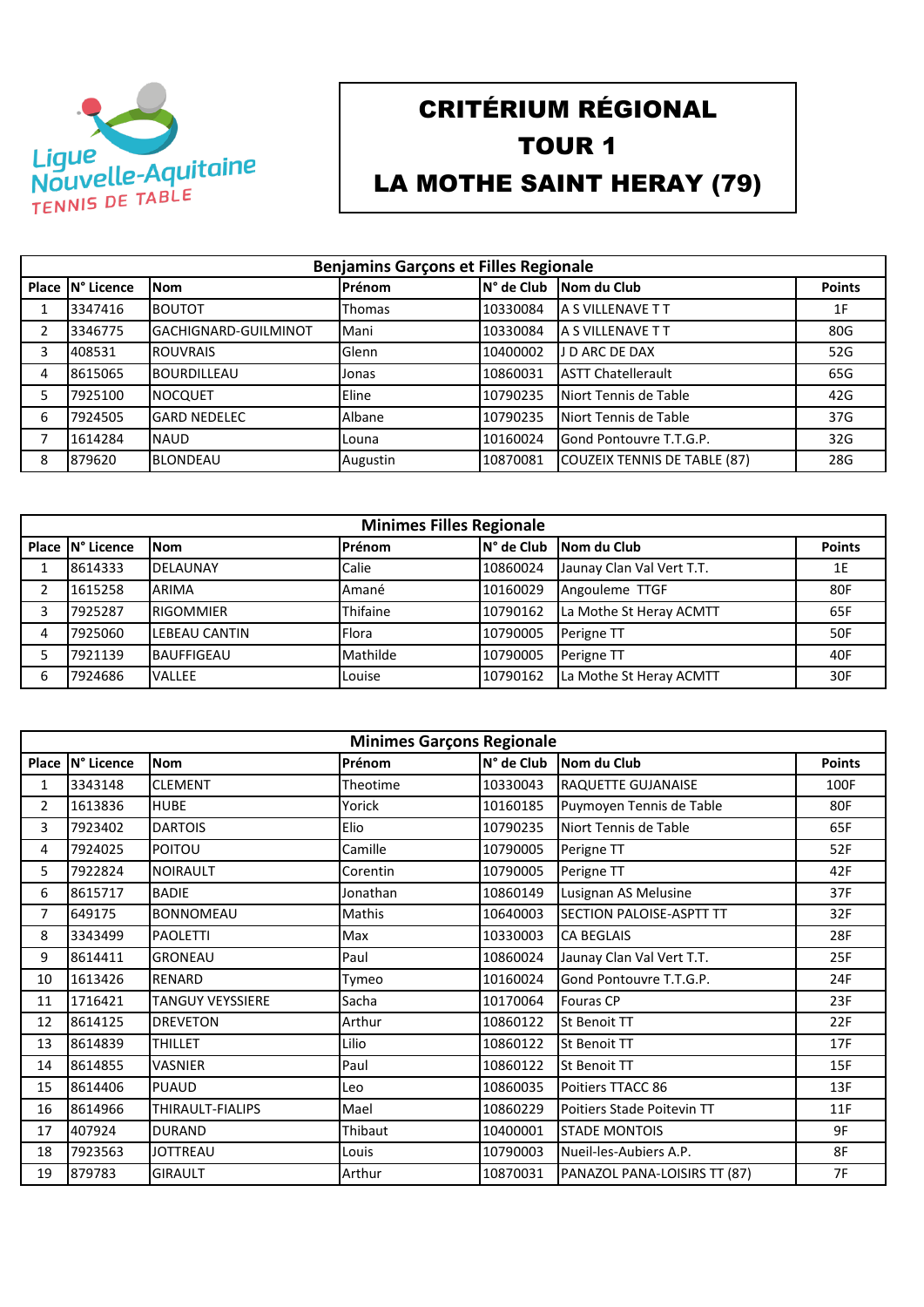| 20 | 408332  | <b>ICOUSTE</b>   | Maxime  | 10400002 | <b>U</b> D ARC DE DAX           | 6F |
|----|---------|------------------|---------|----------|---------------------------------|----|
| 21 | 878393  | <b>PERRIN</b>    | Nolan   | 10870003 | <b>LIMOGES ALOUETTE TT (87)</b> |    |
| 22 | 1910250 | <b>CAVATORTA</b> | Gianni  | 10190043 | <b>IRAQUETTE ARDOISIERE</b>     | 4F |
| 23 | 7923552 | <b>IMETAIS</b>   | Matheo  | 10790005 | <b>I</b> Perigne TT             |    |
| 24 | 198993  | <b>IDUMAS</b>    | Maxence | 10190043 | <b>IRAQUETTE ARDOISIERE</b>     |    |

|                | <b>Cadets Regionale</b> |                    |           |            |                                     |               |  |  |  |
|----------------|-------------------------|--------------------|-----------|------------|-------------------------------------|---------------|--|--|--|
|                | Place IN° Licence       | <b>Nom</b>         | Prénom    | N° de Club | Nom du Club                         | <b>Points</b> |  |  |  |
| $\mathbf{1}$   | 8614093                 | <b>ALLAIN</b>      | Thibaut   | 10860122   | <b>St Benoit TT</b>                 | 100E          |  |  |  |
| $\overline{2}$ | 7923762                 | <b>TUNA SALAS</b>  | Gabin     | 10790011   | <b>Bressuire EP</b>                 | 80E           |  |  |  |
| 3              | 7923400                 | <b>GONNORD</b>     | Alix      | 10790043   | Courlay La Raquette                 | 65E           |  |  |  |
| 4              | 3342569                 | <b>VILLALPANDO</b> | Raphael   | 10330084   | A S VILLENAVE T T                   | 52E           |  |  |  |
| 5              | 407173                  | LAJUS              | Andy      | 10400002   | J D ARC DE DAX                      | 42E           |  |  |  |
| 6              | 7923953                 | <b>COUFFEAU</b>    | Ange      | 10790022   | Frontenay RR AFTT                   | 37E           |  |  |  |
| 7              | 407607                  | LAUGA              | Rafael    | 10400002   | J D ARC DE DAX                      | 32E           |  |  |  |
| 8              | 3337336                 | SENTENAT-CAZOT     | Esteban   | 10330084   | A S VILLENAVE T T                   | 28E           |  |  |  |
| 9              | 7922810                 | <b>AIME GIORIA</b> | Arthur    | 10790235   | Niort Tennis de Table               | 25E           |  |  |  |
| 10             | 479628                  | <b>CHAPAT</b>      | Gabriel   | 10470006   | <b>TT PASSAGEOIS</b>                | 24E           |  |  |  |
| 11             | 407580                  | <b>LEBLOND</b>     | Nolhan    | 10400002   | J D ARC DE DAX                      | 23E           |  |  |  |
| 12             | 3345638                 | <b>GUIRRIEC</b>    | Evan      | 10330002   | <b>SAG CESTAS</b>                   | 22E           |  |  |  |
| 13             | 3340699                 | <b>CHADUFAUD</b>   | Nathan    | 10330067   | <b>CAM BORDEAUX</b>                 | 17E           |  |  |  |
| 14             | 8612665                 | <b>DOUMALIN</b>    | Maxime    | 10860229   | Poitiers Stade Poitevin TT          | 15E           |  |  |  |
| 15             | 7922194                 | <b>PORROT</b>      | Ioan      | 10790235   | Niort Tennis de Table               | 13E           |  |  |  |
| 16             | 8611703                 | <b>BOURDILLEAU</b> | Trystan   | 10860006   | Vivonne US                          | 11E           |  |  |  |
| 17             | 3343658                 | LAPITZ             | Eliott    | 10330067   | <b>CAM BORDEAUX</b>                 | 9E            |  |  |  |
| 18             | 7866463                 | <b>BEAUMONT</b>    | Jules     | 10170016   | Royan Ocean Saint Sulpice TT        | <b>8E</b>     |  |  |  |
| 19             | 1611950                 | OUDOUL             | Lucas     | 10160024   | Gond Pontouvre T.T.G.P.             | <b>7E</b>     |  |  |  |
| 20             | 879001                  | <b>BLONDEAU</b>    | Jules     | 10870081   | <b>COUZEIX TENNIS DE TABLE (87)</b> | 6E            |  |  |  |
| 999            | 3341306                 | <b>ISHIKAWA</b>    | Yoshiyuki | 10330067   | <b>CAM BORDEAUX</b>                 | <b>5E</b>     |  |  |  |
| 1000           | 1716739                 | <b>SPRONCK</b>     | Loup      | 10170214   | <b>Surgeres ACP</b>                 |               |  |  |  |
| 1000           | 199825                  | <b>GUERIN</b>      | Ewan      | 10190080   | <b>ST VIANCE TENNIS DE TABLE</b>    |               |  |  |  |
|                | 1000 3341450            | <b>BAUSSART</b>    | Paul      | 10330084   | A S VILLENAVE TT                    |               |  |  |  |

|                | <b>Juniors Garçons Regionale</b> |                   |                |            |                                  |                 |  |
|----------------|----------------------------------|-------------------|----------------|------------|----------------------------------|-----------------|--|
|                | Place   N° Licence               | <b>Nom</b>        | Prénom         | N° de Club | Nom du Club                      | <b>Points</b>   |  |
| 1              | 4711063                          | <b>VERGNES</b>    | Pablo          | 10470006   | <b>TT PASSAGEOIS</b>             | 100D            |  |
| $\overline{2}$ | 8612870                          | <b>BENEVENT</b>   | Hugo           | 10860024   | Jaunay Clan Val Vert T.T.        | 80 <sub>D</sub> |  |
| 3              | 3339260                          | <b>MEYLHEUC</b>   | <b>Clement</b> | 10330084   | A S VILLENAVE T T                | 65D             |  |
| 4              | 8611616                          | <b>DERRE</b>      | Dorian         | 10860122   | <b>St Benoit TT</b>              | 52D             |  |
| 5.             | 4711408                          | <b>DESMOULINS</b> | Tom            | 10470006   | TT PASSAGEOIS                    | 42 <sub>D</sub> |  |
| 6              | 8612104                          | <b>DULAC</b>      | Hugo           | 10860193   | Naintre MJC                      | 37 <sub>D</sub> |  |
| 7              | 1717095                          | <b>RIVET</b>      | Nathan         | 10170016   | Royan Ocean Saint Sulpice TT     | 32D             |  |
| 8              | 23867                            | DELORME           | Noa            | 10230067   | Entente Pongiste Pays Sostranien | 28D             |  |
| 9              | 7922356                          | <b>PAITRAULT</b>  | Louis          | 10790042   | Parthenay PPC                    | 25D             |  |
| 10             | 7920912                          | LE PORT           | Teddy          | 10790042   | Parthenay PPC                    | 24D             |  |
| 11             | 3341305                          | <b>DESLYPPER</b>  | Benjamin       | 10330067   | <b>CAM BORDEAUX</b>              | 23D             |  |
| 12             | 8612248                          | <b>HEINZ</b>      | Gatien         | 10860193   | Naintre MJC                      | 22D             |  |